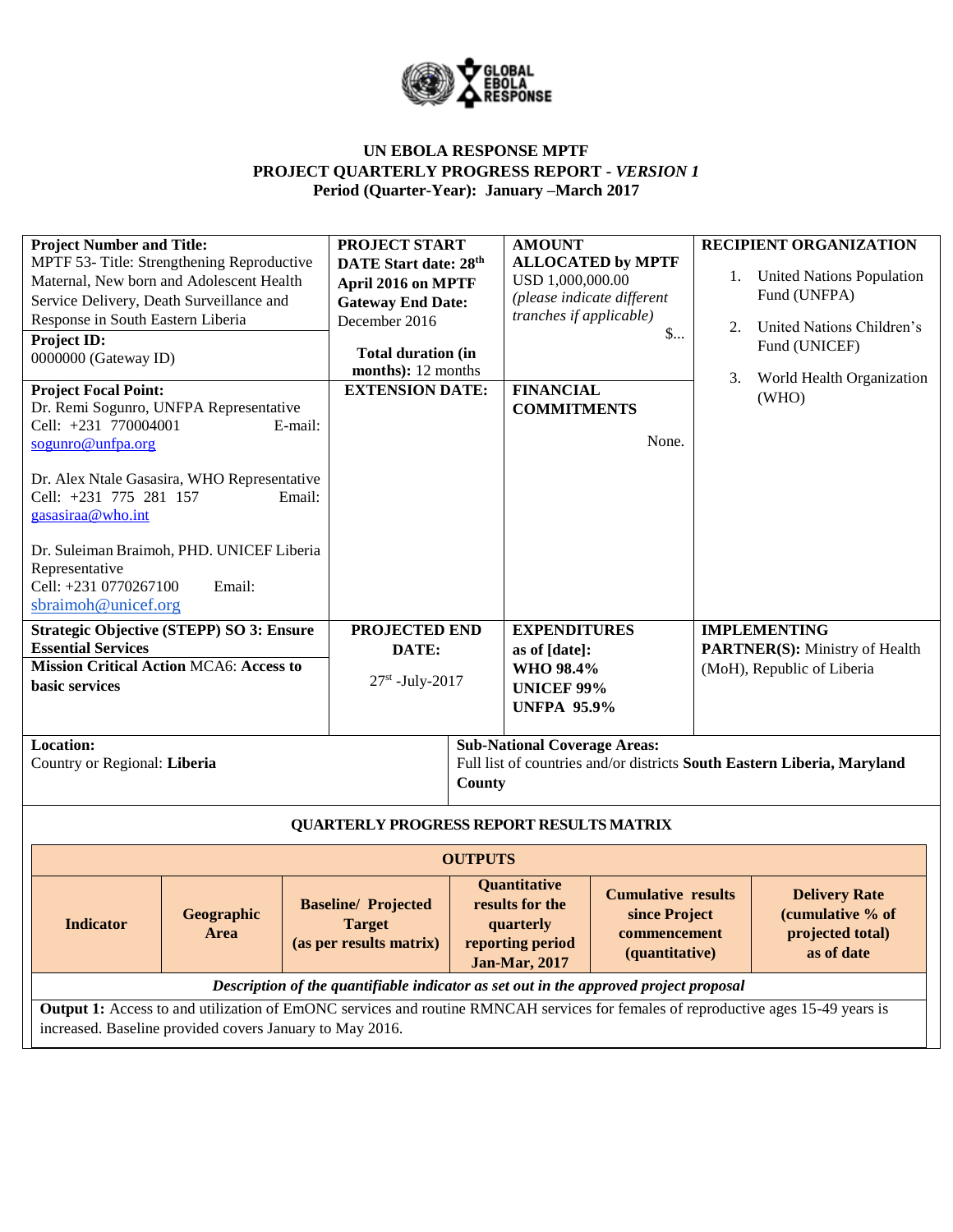| Output 1:<br>1. Proportion of<br><b>Health facilities</b><br>achieving targeted<br>number of ANC 4<br>visits | Maryland<br>County | $2/3$ (66%) of targeted<br>health facilities (Fish<br>Town and Karloken<br>Clinics achieved<br>targeted number of<br>ANC visits.<br>Target=100%<br>Quarterly target for the<br>3 health facilities=249 | 216                                             | 216                                             | 91.0% (216/238) |
|--------------------------------------------------------------------------------------------------------------|--------------------|--------------------------------------------------------------------------------------------------------------------------------------------------------------------------------------------------------|-------------------------------------------------|-------------------------------------------------|-----------------|
|                                                                                                              |                    | Glofarken Baseline Qtr,<br>$2016 = 63$<br>Quarterly Target=112                                                                                                                                         | Glofarken = $98$                                | Glofarken = $98$                                | 87.5% (98/112)  |
|                                                                                                              |                    | Fish Town: Baseline Qtr<br>$1,2016=36$<br>Quarterly Target: = 58                                                                                                                                       | Fish Town $=52$                                 | Fish Town = 52                                  | 90.0% (52/58)   |
|                                                                                                              |                    | Karloken Baseline Qtr<br>$1, 2016 = 77$<br>Quarterly Target=68                                                                                                                                         | Karloken = $66$                                 | Karloken = $66$                                 | 97.1% (66/68)   |
| 2. Proportion of<br><b>BEmONC</b><br>facilities actually<br>providing services<br>according to<br>guidelines | Maryland<br>County | Target=3                                                                                                                                                                                               | 3                                               | 3                                               | 100%            |
|                                                                                                              |                    | Deliveries:<br>Glofarken Baseline Qtr 1,<br>$2016 = 36$<br>Glofarken Quarterly<br>target: 101                                                                                                          | Skilled deliveries<br>achieved:<br>Glofarken=82 | Skilled deliveries<br>achieved:<br>Glofarken=82 | 81.2% (82/101)  |
|                                                                                                              |                    | Fish Town Baseline Qtr 1,<br>2016=39<br>Fish Town Quarterly<br>target: 52                                                                                                                              | Fish Town = 59                                  | Fish Town = 49                                  | 94.2% (49/52)   |
|                                                                                                              |                    | Karloken Baseline Qtr 1,<br>$2016 = 39$<br>Karloken Quarterly target:<br>61                                                                                                                            | Karloken = $61$                                 | Karloken = 61                                   | $100\% (61/61)$ |
| Number of health<br>3.<br>facilities that<br>provide complete<br><b>ASRH</b> services                        | Maryland<br>County | Target= $3$                                                                                                                                                                                            | 3                                               | 3                                               | 100%            |
| 3                                                                                                            |                    |                                                                                                                                                                                                        |                                                 |                                                 |                 |
| Output 2:<br>1. Proportion of<br>health facilities<br>reporting no stock<br>out of tracer<br>commodities for | Maryland<br>County | Target=3                                                                                                                                                                                               | 2                                               | 3                                               | 100%            |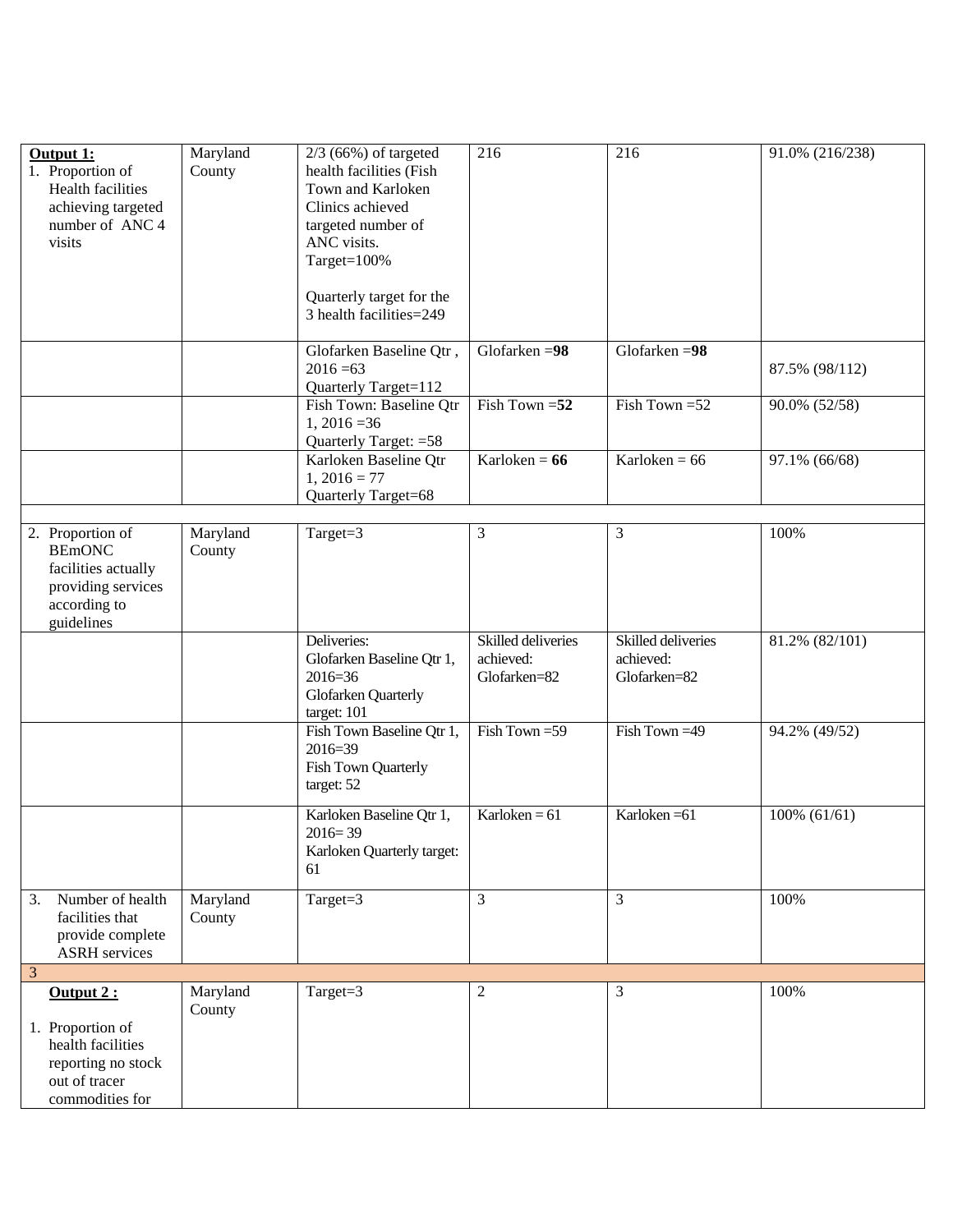|    | <b>RMNCAH</b>         |          |                                                                                                                               |                     |                  |                  |
|----|-----------------------|----------|-------------------------------------------------------------------------------------------------------------------------------|---------------------|------------------|------------------|
|    |                       |          |                                                                                                                               |                     |                  |                  |
|    |                       |          |                                                                                                                               |                     |                  |                  |
|    | 2. Proportion of      | Maryland | Target=26                                                                                                                     | 25                  | 25               | 96%              |
|    |                       |          |                                                                                                                               |                     |                  |                  |
|    | community health      | County   |                                                                                                                               |                     |                  |                  |
|    | workers reporting no  |          |                                                                                                                               |                     |                  |                  |
|    | stock- out of         |          |                                                                                                                               |                     |                  |                  |
|    | commodities including |          |                                                                                                                               |                     |                  |                  |
|    | contraceptives        |          |                                                                                                                               |                     |                  |                  |
|    |                       |          | Output 3: Community health structures are strengthened to provide community based RMNCAH services in all targeted communities |                     |                  |                  |
|    | Output 3:             | Maryland | Quarterly target=3                                                                                                            | 3                   | 3                | 100%             |
|    |                       | County   |                                                                                                                               |                     |                  |                  |
|    | 1. Number of CHDC     |          |                                                                                                                               |                     |                  |                  |
|    | meetings reports      |          |                                                                                                                               |                     |                  |                  |
|    | and meeting           |          |                                                                                                                               |                     |                  |                  |
|    | minutes with action   |          |                                                                                                                               |                     |                  |                  |
|    | plan shared with      |          |                                                                                                                               |                     |                  |                  |
|    | facilities            |          |                                                                                                                               |                     |                  |                  |
|    | 2. Number of new      | Maryland | Quarterly target=85%                                                                                                          | 167                 | 167              | 87.1% (167/192)  |
|    | born and mothers      | County   |                                                                                                                               |                     |                  |                  |
|    | who received two      |          |                                                                                                                               |                     |                  |                  |
|    | home visits from      |          |                                                                                                                               |                     |                  |                  |
|    | the CHVs within 2     |          |                                                                                                                               |                     |                  |                  |
|    | days after delivery.  |          |                                                                                                                               |                     |                  |                  |
| 1. | Number of skilled     | Maryland | Target=85%                                                                                                                    | 143                 | 143              | 74.5% (143/192)  |
|    | delivery in           | County   |                                                                                                                               |                     |                  |                  |
|    | facilities referred   |          |                                                                                                                               |                     |                  |                  |
|    | by CHVs/TTMs          |          |                                                                                                                               |                     |                  |                  |
|    |                       |          | Output 4: Maternal death surveillance and response systems strengthened at all levels in accordance with national protocols   |                     |                  |                  |
|    |                       | Maryland | 100%                                                                                                                          | 1 (1 maternal death | 1                | 100%             |
|    | Output 4:             |          |                                                                                                                               |                     |                  |                  |
| 1. | Proportion of         | County   |                                                                                                                               | occurred at         |                  |                  |
|    | maternal and new      |          |                                                                                                                               | Karloken clinic.    |                  |                  |
|    | born deaths           |          |                                                                                                                               | An investigation    |                  |                  |
|    | notified by health    |          |                                                                                                                               | was carried out to  |                  |                  |
|    | facilities that are   |          |                                                                                                                               | determine cause     |                  |                  |
|    | investigated          |          |                                                                                                                               | and recommend       |                  |                  |
|    |                       |          |                                                                                                                               | way forward)        |                  |                  |
|    | 2. Proportion of      | Maryland | 100%                                                                                                                          | $\mathbf{0}$        | $\boldsymbol{0}$ | $\boldsymbol{0}$ |
|    | maternal and new      | County   |                                                                                                                               |                     |                  |                  |
|    | born deaths in        |          |                                                                                                                               |                     |                  |                  |
|    | targeted              |          |                                                                                                                               |                     |                  |                  |
|    | catchment             |          |                                                                                                                               |                     |                  |                  |
|    | communities that      |          |                                                                                                                               |                     |                  |                  |
|    | are investigated      |          |                                                                                                                               |                     |                  |                  |
|    | through verbal        |          |                                                                                                                               |                     |                  |                  |
|    | autopsy               |          |                                                                                                                               |                     |                  |                  |
|    |                       |          | <b>Output 5:</b> Effective Coordination and Monitoring of RHMCAH services improved at all levels in the county                |                     |                  |                  |
|    | Output 5:             | Maryland | Target=3                                                                                                                      | 3                   | 3                | 100%             |
| 1. | Number of             | County   |                                                                                                                               |                     |                  |                  |
|    | targeted health       |          |                                                                                                                               |                     |                  |                  |
|    | facilities that have  |          |                                                                                                                               |                     |                  |                  |
|    | standards of care     |          |                                                                                                                               |                     |                  |                  |
|    | for RMNCAH            |          |                                                                                                                               |                     |                  |                  |
|    |                       |          |                                                                                                                               |                     |                  |                  |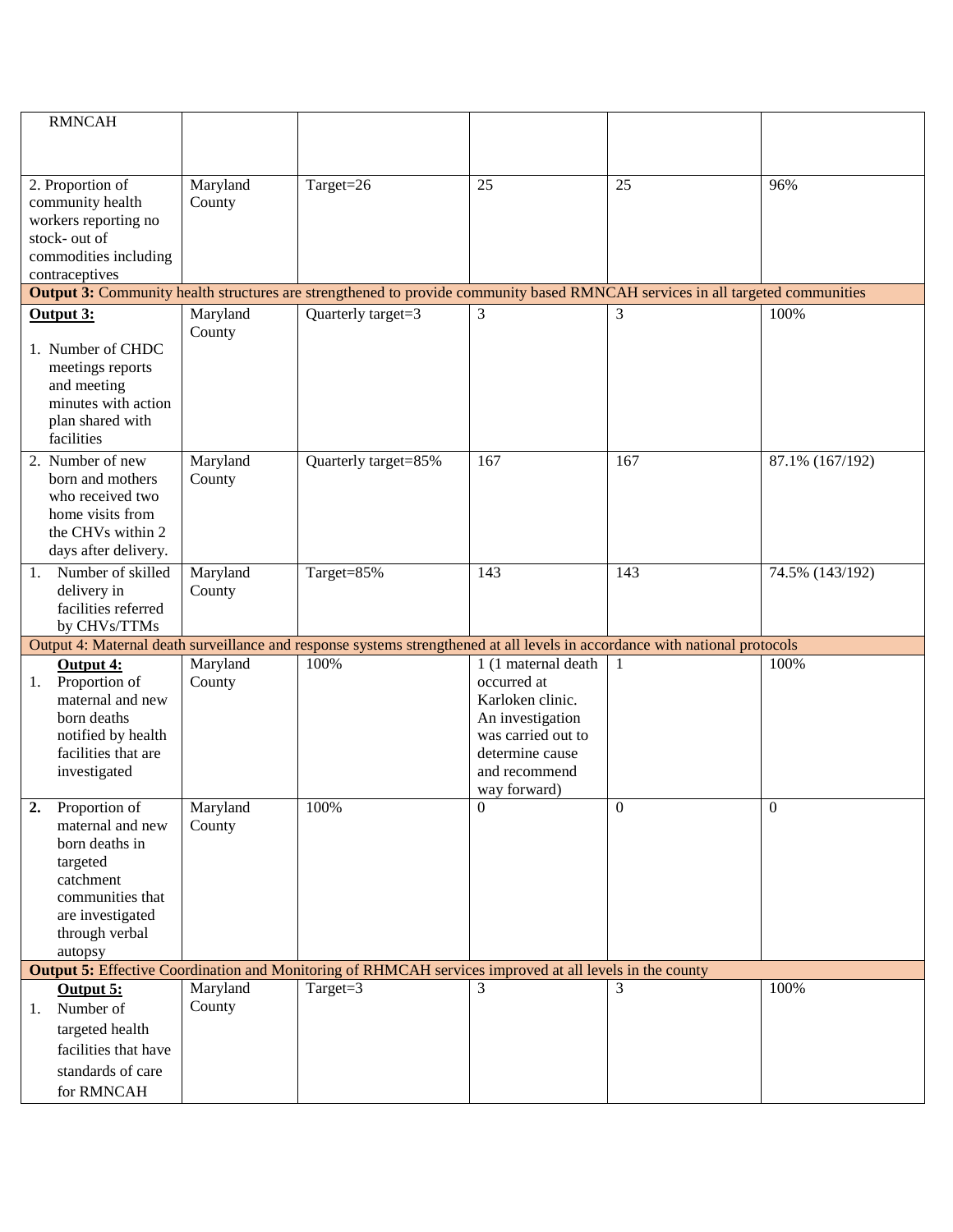| available                                                                                                                                                   |                    |          |                |   |      |  |  |
|-------------------------------------------------------------------------------------------------------------------------------------------------------------|--------------------|----------|----------------|---|------|--|--|
|                                                                                                                                                             |                    |          |                |   |      |  |  |
| Number of<br>2.<br>targeted facilities<br>with enhanced<br>and integrated<br>HMIS at county,<br>district and health<br>facility levels                      | Maryland<br>County | Target=3 | $\overline{3}$ | 3 | 100% |  |  |
| Number of<br>3.<br>targeted health<br>facilities with<br>functional and<br>results based<br>coordination<br>mechanisms at<br>county and district<br>levels. | Maryland<br>County | Target=3 | $\overline{3}$ | 3 | 100% |  |  |
| Project<br>4.<br>Recommendations<br>and follow up<br>actions<br>implemented by<br>the county                                                                | Maryland<br>County |          | 3              | 3 | 3    |  |  |
| <b>EFFECT INDICATORS</b> (if available for the reporting period)                                                                                            |                    |          |                |   |      |  |  |

Support from this project continues to contribute to gains made during previous quarters in 2016 such as each health facility maintaining at least two professional staffs in first quarter of 2017 as opposed to the onset of the project. Two coordination meetings are regularly held as compared to one meeting per health facility. Also, there are marked improvement in stock availability at all three facilities (Glofarken Fish Town and Karloken clinics), with the proportion of community health workers reporting no stock- out of commodities including contraceptives increasing from 61.5% at project onset in 2016 to 96% in quarter one of 2017.

## **NARRATIVE**

## **Situation Update** :

The Joint Programme on Strengthening Reproductive Maternal, New born and Adolescent Health Service Delivery, Death Surveillance and Response in Maryland County being implemented by WHO/UNICEF/UNFPA is contributing to the improvement of Maternal, Newborn, Child and Adolescent Health (RMNCAH) in South Eastern Liberia. Progress made during the quarter under review include increasing ANC4 visits from 75.4% (176/233) to 91.0% (216/238); skilled delivery from 54.3% (114/210) to 94.4% (192/214) and health facilities providing ASRH services from one to three. Eighty-five percent of mothers who delivered were targeted to benefit from at least two home visits. However this target was exceeded by 2.1%.

All of the three facilities continue to regain trust of the community as 74.0% (143/192) were referred by the community cadres/train traditional midwives (TTMs) while 26.0% (49/192) walked to the clinic unaccompanied. Four (4) referrals were made from the clinics (3 from Glofarken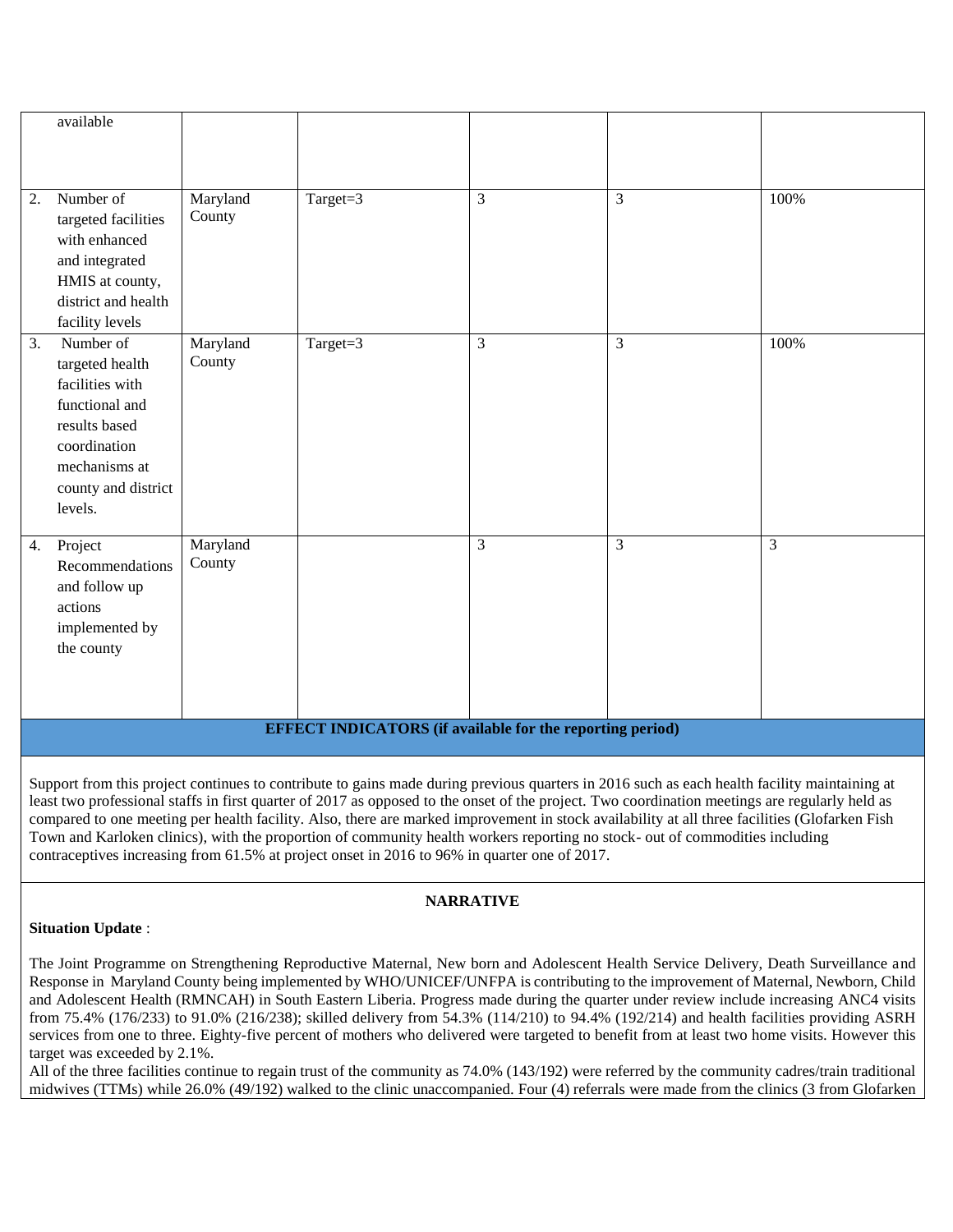and 1 from Fish Town) to the county hospital during the period under review. These were obstetric emergencies that were identified, stabilized but could not be handled at the clinic level. Feedback received from hospital to clinic has been positive for all referred cases.

Three hundred fifty (350) adolescents benefited from routine health care services provided. An adolescent was among the referrals made from Glofarken who was diagnosed of prolonged labor. A cesarean section was carried out at the referral hospital in Harper. Both the mother and baby lives were saved. The number of adolescent and youth accessing family planning services increased and clients benefitted from HIV prevention services including safe motherhood services. Community level Family Planning as well as commodity stock management improved significantly.

The advent of the maternal and newborn death surveillance and response (MNDSR) is showing remarkable signs of improvement at county, district and health facility levels. The standardized death reporting tools adopted by the Ministry of Health are available at health facility levels, while maternal and newborn death reviews are now conducted once notified. From the recent reports, in February 2017, one maternal death occurred at the Karloken clinic. The death was reviewed and recommendations made to prevent subsequent occurrence. Refresher training on MNDSR data collection, recording and reporting is still pending due to the finalization of the training manual and revised SOP. The program is also supporting the MOH in revision and validation of the national MNDSR training manual and SOPs.

**Key Achievements** (*please use this section to highlight your key achievements for the month, using bullet points if preferred)*

- Five (5) midwives Karloken-1, Glofarken-2 and Fish Town-1 continue to provide RMNCAH services.
- Regular mentorship on the use of the partograph is being provided to the newly assigned midwives by senior midwives in three targeted health facilities (Karloken, Glofarken and Fish Town Clinics). District Reproductive Health Supervisors and the County Reproductive Health Supervisors are supported to mentor, monitor and supervisor service delivery at the health facilities
- Currently, Support is being provided to county, district and health facility teams to ensure timely, adequate and complete data collection, analysis and reporting
- Technical support is being provided at all levels to enhance the use of information derived from the data for action.
- Orientation of project data collection tool conducted by National HMIS officer and recommendations from the sessions implemented to ensure further user friendliness.
- Procured three (3) motorbikes to enhance service delivery at Karloken, Golfarken and Fish Town Clinics. Delivery of said items pending

**Delays or Deviations** (*if any, briefly describe the delays or changes in focus, approach or targets, and provide a short justification for the change (1-2 paragraphs*))

.Due to other national competing priorities, the joint supportive supervision and data verification was delayed leading to delay in finalizing the quarter report/

**Gender and Environmental Markers** *(Please provide disaggregated data, if applicable)*

| <b>No. of Beneficiaries</b> |     | <b>Environmental Markers</b>      |
|-----------------------------|-----|-----------------------------------|
| Women                       | 233 | e.g. Medical and Bio Hazard Waste |
| <b>Girls</b>                | 292 | e.g. Chemical Pollution           |
| Men                         | 33  |                                   |
| <b>Boys</b>                 | 58  |                                   |
| <b>Total</b>                | 616 |                                   |

**Summary of Project Achievements:**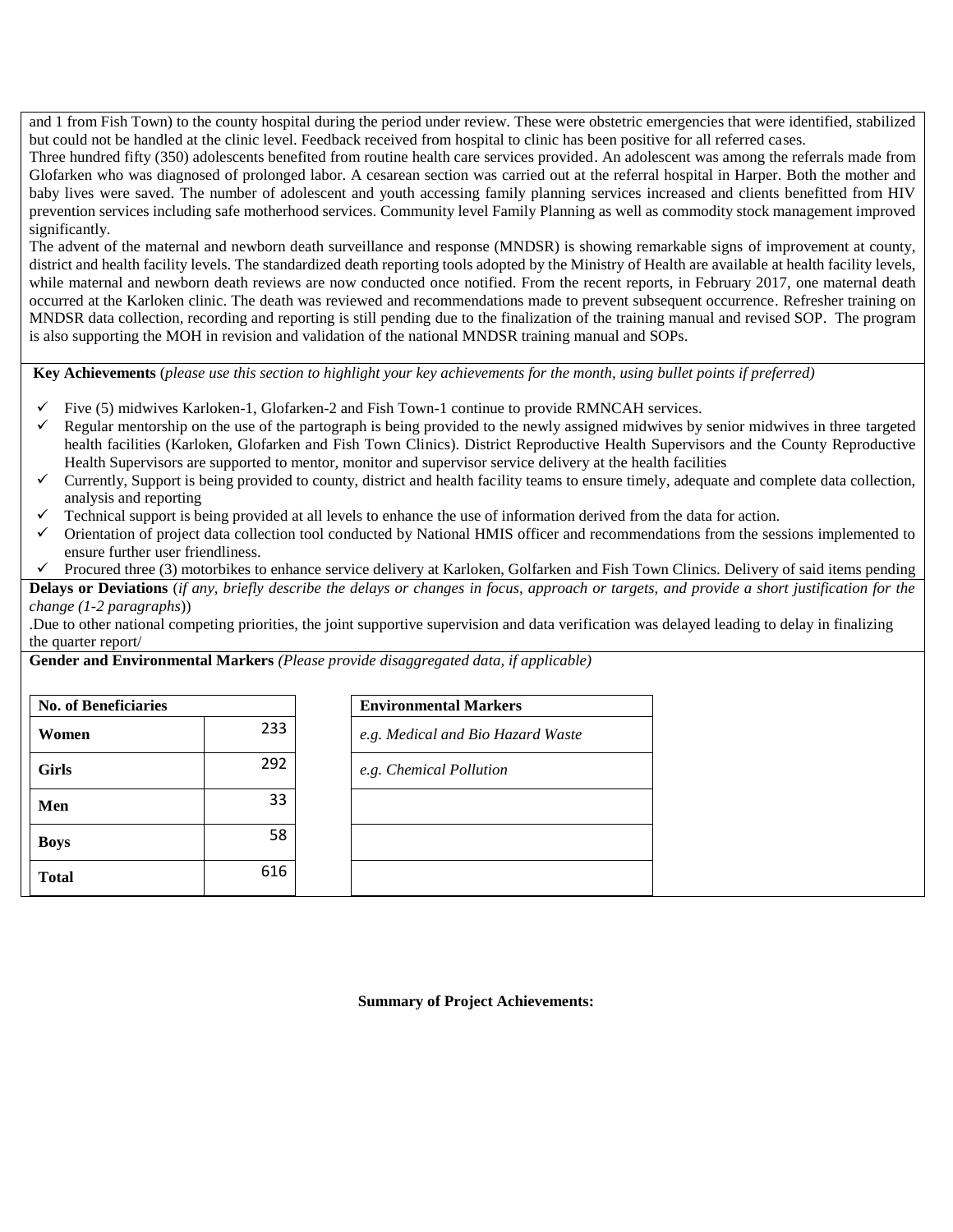| <b>Indicator</b>                                                                                                         | <b>Overall target</b><br>on all<br>supported<br>facilities                                                                                                                  | <b>Overall</b><br>achieveme<br>nt on all<br>supported<br>facilities<br>during the<br>quarter | <b>Overall</b><br><b>Facility</b><br>catchment<br>population | Quarterly<br><b>Targets</b> | <b>Baseline</b><br>(Quarters<br>$-1)$ | Achieve-<br>ment<br>$(Quarter-1)$ | Quantitative<br>cumulative<br>results since<br>Project<br>commenceme<br>nt (Quarter<br>1, 2 & 3 | Achievem<br>ent per<br>facility of<br>results<br>against<br>baseline<br>and target |
|--------------------------------------------------------------------------------------------------------------------------|-----------------------------------------------------------------------------------------------------------------------------------------------------------------------------|----------------------------------------------------------------------------------------------|--------------------------------------------------------------|-----------------------------|---------------------------------------|-----------------------------------|-------------------------------------------------------------------------------------------------|------------------------------------------------------------------------------------|
| Proportion of Health<br>facilities achieving<br>targeted number of<br>ANC 4 visits                                       | It is expected<br>that 100% of<br>the overall<br>expected<br>pregnant<br>women in the<br>3 health<br>facilities will<br>benefit from<br>ANC4 during<br>the first<br>quarter |                                                                                              | 19,915                                                       | 187                         | $\boldsymbol{0}$                      | 165                               | 165                                                                                             | 88.2%                                                                              |
| Proportion of<br><b>BEmONC</b> facilities<br>actually providing<br>services according<br>to guidelines                   | 100%                                                                                                                                                                        | 100%                                                                                         | 19,915                                                       | 3                           | 3                                     | 3                                 | 3                                                                                               | 100.0%                                                                             |
| Number of health<br>facilities that<br>provide complete<br><b>ASRH</b> services                                          | 100%                                                                                                                                                                        | 3                                                                                            | 19,915                                                       | 3                           | 3                                     | 3                                 | 3                                                                                               | 100.0%                                                                             |
| Proportion of health<br>facilities reporting<br>no stock out of<br>tracer commodities<br>for RMNCAH                      | 100%                                                                                                                                                                        | 3                                                                                            | 19,915                                                       | 3                           | 3                                     | 3                                 | 3                                                                                               | 100%                                                                               |
| Proportion of<br>community health<br>workers reporting<br>no stock- out of<br>commodities<br>including<br>contraceptives | 100%                                                                                                                                                                        | 25                                                                                           | 19,915                                                       | 26                          | $\mathbf{0}$                          | 25                                | 25                                                                                              | 96%                                                                                |
| Number of CHDC<br>meetings reports and<br>meeting minutes<br>with action plan<br>shared with facilities                  | 100%                                                                                                                                                                        | 3                                                                                            | 19,915                                                       | 3                           | $\boldsymbol{0}$                      | 3                                 | 3                                                                                               | 100%                                                                               |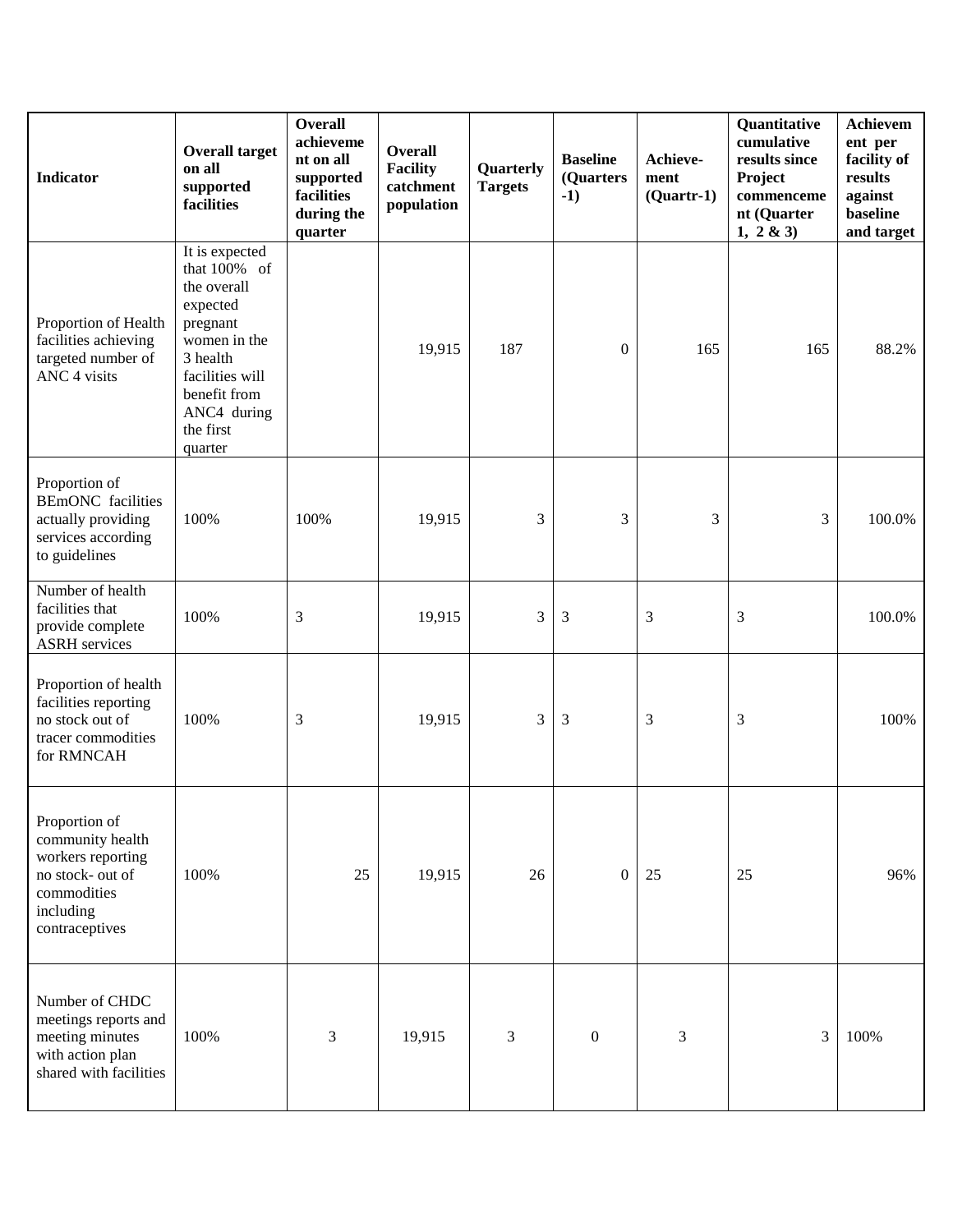| Number of new born<br>and mothers who<br>received two home<br>visits from the<br>CHVs within 2 days<br>after delivery                          | 85%                                                  | 98               | 19,915 | 102              | $\overline{0}$   | 98               | 98               | 81.7%<br>(98/120) |
|------------------------------------------------------------------------------------------------------------------------------------------------|------------------------------------------------------|------------------|--------|------------------|------------------|------------------|------------------|-------------------|
| Number of skilled<br>delivery in facilities<br>referred by<br>CHVs/TTMs                                                                        |                                                      | 98               | 19,915 | 99               | $\boldsymbol{0}$ | 147              | 147              |                   |
| Proportion of<br>maternal and new<br>born deaths notified<br>by health facilities<br>that are investigated                                     | 100% (All<br>deaths<br>reported must<br>be reviewed) | $\mathbf{1}$     | 19,915 | $\overline{0}$   | $\boldsymbol{0}$ | $\mathbf{1}$     | $\mathbf{1}$     | 100%              |
| Proportion of<br>maternal and new<br>born deaths in<br>targeted catchment<br>communities that<br>are investigated<br>through verbal<br>autopsy | 100% (All<br>deaths<br>reported must<br>be reviewed) | $\boldsymbol{0}$ | 19,915 | $\boldsymbol{0}$ | $\boldsymbol{0}$ | $\boldsymbol{0}$ | $\boldsymbol{0}$ | $\boldsymbol{0}$  |

**NB: We still need to discuss the baseline further because if we have a baseline we then have to use it along with the current achievement to arrive at the cumulative coverage. We will work on the narrative once we conclude on this.**

**Annex: Disaggregate of ANC visits by age against the health facility**